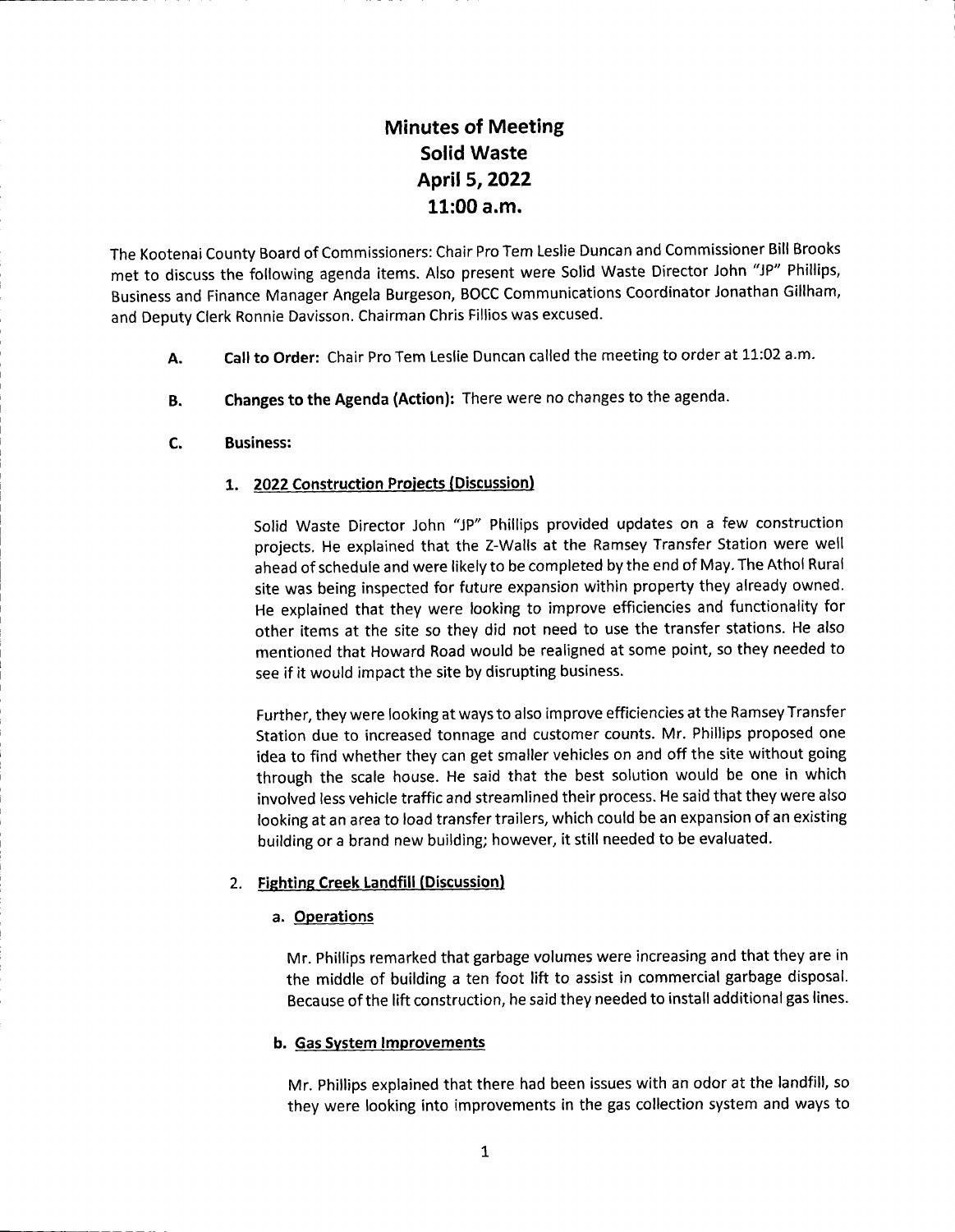avoid the odor in the future. He said that this year they would be installing a new 12-inch buried vacuum line across a portion of the landfill, which should help to enhance gas collection capabilities and would eliminate odor problems. He added that they also wanted to install several new gas collection lines across another two phases of the landfill which required them to dig up some main gas valves and clean out any accumulated debris.

#### c. 40x50 Storase Buildine - Plans on How to Proceed

Mr. Phillips then spoke to the 40x60 storage shed, pointing out that the one bid that had been received was too high, so they were looking at ways to reduce the cost in order to submit for future bids. He said that they would try reducing the cost and planned on resubmitting for bids in FY23.

## d. South Cell Landfill Permitting

Mr. Phillips said that he was working on incorporating a recently purchased parcel of land to the landfill and the engineering firm he was working with had recommended finalizing a right-of-way issue along Highway 95 and Rockford Bay Road. He said there was a wetlands pond they had constructed nearby, which was difficult to relocate. He said that he was meeting with the Worley Highway District to discuss the concern and possible solutions and when a plan was made, the WHD would take the request to the state level.

## 3. Transfer Stations Operations (Discussion)

Mr. Phillips noted that waste volumes were increasing and they would be emphasizing safety at the Transfer Stations. He said they would be releasing written instructions to all new customers using the commercial unloading areas to help them be aware of the machinery and avoid accidents. He said that there would also be designated areas for certain commercial vehicles to drop their large loads. He also said that April through June were the busiest months for waste disposal and to expect longer than normal wait times.

## 4. Rural Sites - Cameras (Discussion)

Mr. Phillips said that the abuse of the rural sites had minimized during the winter months and that they were attempting to stay on top of the issue with the help of the Sheriff's Office and the cameras. He then proposed putting additional containers at the rural sites on holiday weekends, specifically Labor Day and Memorial Day, to try and decrease the abuse. He said the Sun Up Bay, Kidd lsland and Worley rural sites did not have cameras yet, but they were working on installing them by the end of the budget year.

## 5. 2021 Solid Waste Analysis Report with Angela Burgeson (Discussion)

Business and Finance Manager Angela Burgeson provided a few statistics related to the Solid Waste Analysis Report she had completed in March. She said that in 2021,